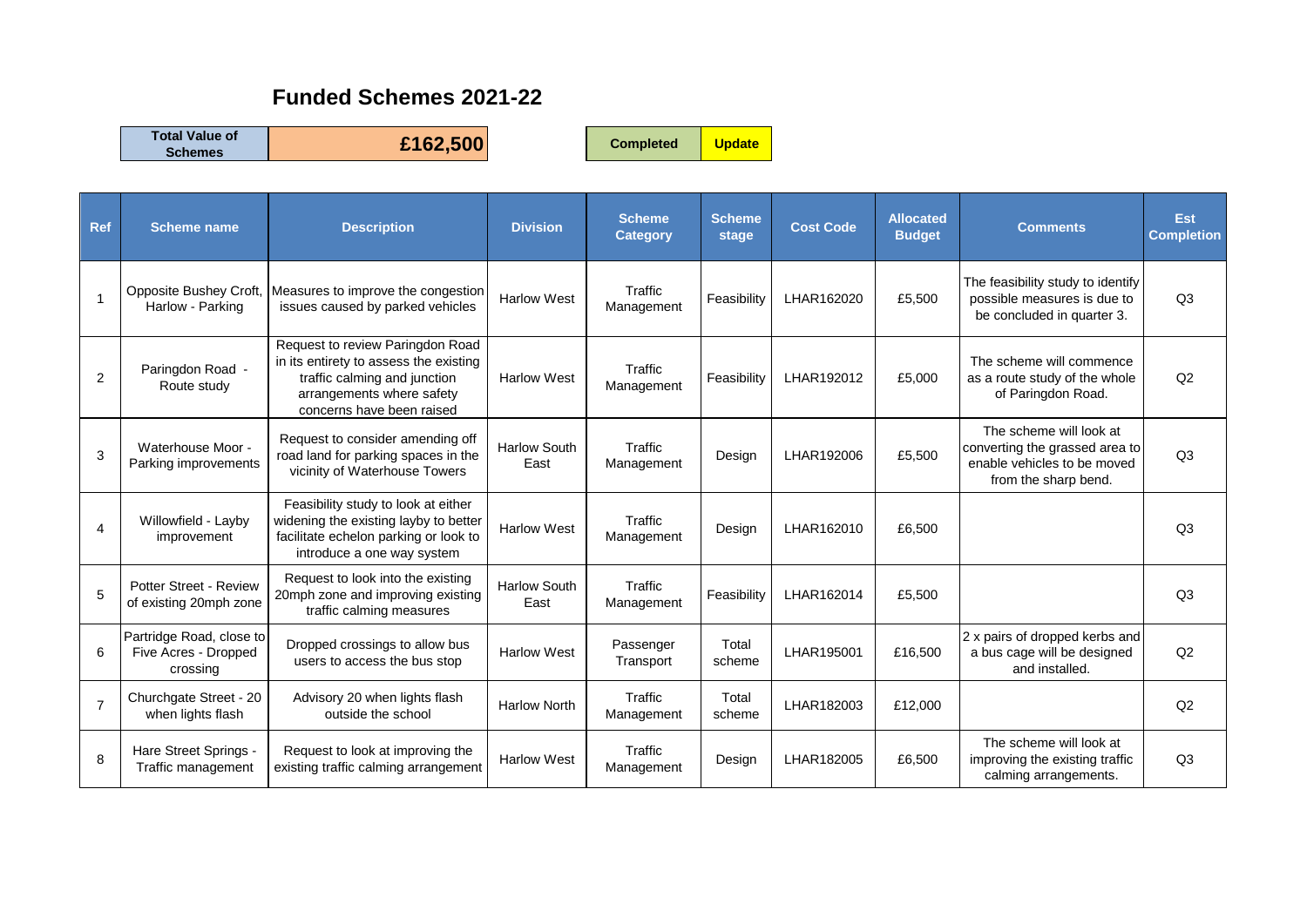## **Funded Schemes 2021-22**

**Total Value of** 

**Schemes £162,500 Completed Update**

| Ref | <b>Scheme name</b>                                               | <b>Description</b>                                                                                                                          | <b>Division</b>             | <b>Scheme</b><br><b>Category</b>  | <b>Scheme</b><br>stage | <b>Cost Code</b> | <b>Allocated</b><br><b>Budget</b> | <b>Comments</b>                                                                                                                                                                   | <b>Est</b><br><b>Completion</b> |
|-----|------------------------------------------------------------------|---------------------------------------------------------------------------------------------------------------------------------------------|-----------------------------|-----------------------------------|------------------------|------------------|-----------------------------------|-----------------------------------------------------------------------------------------------------------------------------------------------------------------------------------|---------------------------------|
| 9   | Tye Green Village -<br>Playground warning<br>signage             | Playground warning signage                                                                                                                  | <b>Harlow South</b><br>East | Traffic<br>Management             | Total<br>scheme        | LHAR192004       | £5,000                            |                                                                                                                                                                                   | Q <sub>2</sub>                  |
| 10  | Latton Bush Centre -<br>Mini roundabout<br>improvements          | Improved visibility and possible<br>deflection on the mini roundabout to<br>encourage vehicles heading North<br>on Southern Way to give way | <b>Harlow South</b><br>East | Traffic<br>Management             | Design                 | LHAR192007       | £5,000                            | The design is due to be<br>concluded by the end of<br>quarter 2.                                                                                                                  | Q2                              |
| 11  | Churchgate Street -<br>Gateway treatment                         | Gateway treatment to reinforce the<br>speed limit as you enter Churchgate<br>Street from the Epping direction                               | <b>Harlow North</b>         | Traffic<br>Management             | Total<br>scheme        | LHAR192010       | £8,000                            |                                                                                                                                                                                   | Q <sub>2</sub>                  |
| 12  | Station Road / Priory<br>Avenue Harlow -<br>Dropped crossing     | Dropped crossing to link both sides<br>of the Road                                                                                          | <b>Harlow North</b>         | Walking                           | Total<br>scheme        | LHAR193001       | £10,000                           | The design is underway and<br>will be installed on site by the<br>end of quarter 2.                                                                                               | Q2                              |
| 13  | Junction in between 171<br>and 100 Abbotsweld -<br>Road markings | Request to look into give way road<br>markings at the junction                                                                              | <b>Harlow West</b>          | Traffic<br>Management             | Total<br>scheme        | LHAR162008       | £3,000                            |                                                                                                                                                                                   | Q <sub>3</sub>                  |
| 14  | Longwood Academy,<br>Paringdon Road -<br>Safety improvements     | Pedestrian guard rail and general<br>safety improvements outside the<br>school                                                              | <b>Harlow West</b>          | <b>School Crossing</b><br>Patrols | Total<br>scheme        | LHAR206001       | £19,500                           | The design has been<br>completed and the installation<br>will commence in the summer<br>holidays.                                                                                 | Q2                              |
| 15  | Pittmans Field - Verge<br>protection                             | Measures to protect the verge<br>where large vehicles regularly<br>mount it                                                                 | <b>Harlow North</b>         | Traffic<br>Management             | Design                 | LHAR20001        | £5,000                            | The design was due to be<br>concluded by the end of<br>quarter 3 however there is a<br>possibility that the reported<br>issues may have already been<br>resolved by another team. | Q <sub>3</sub>                  |